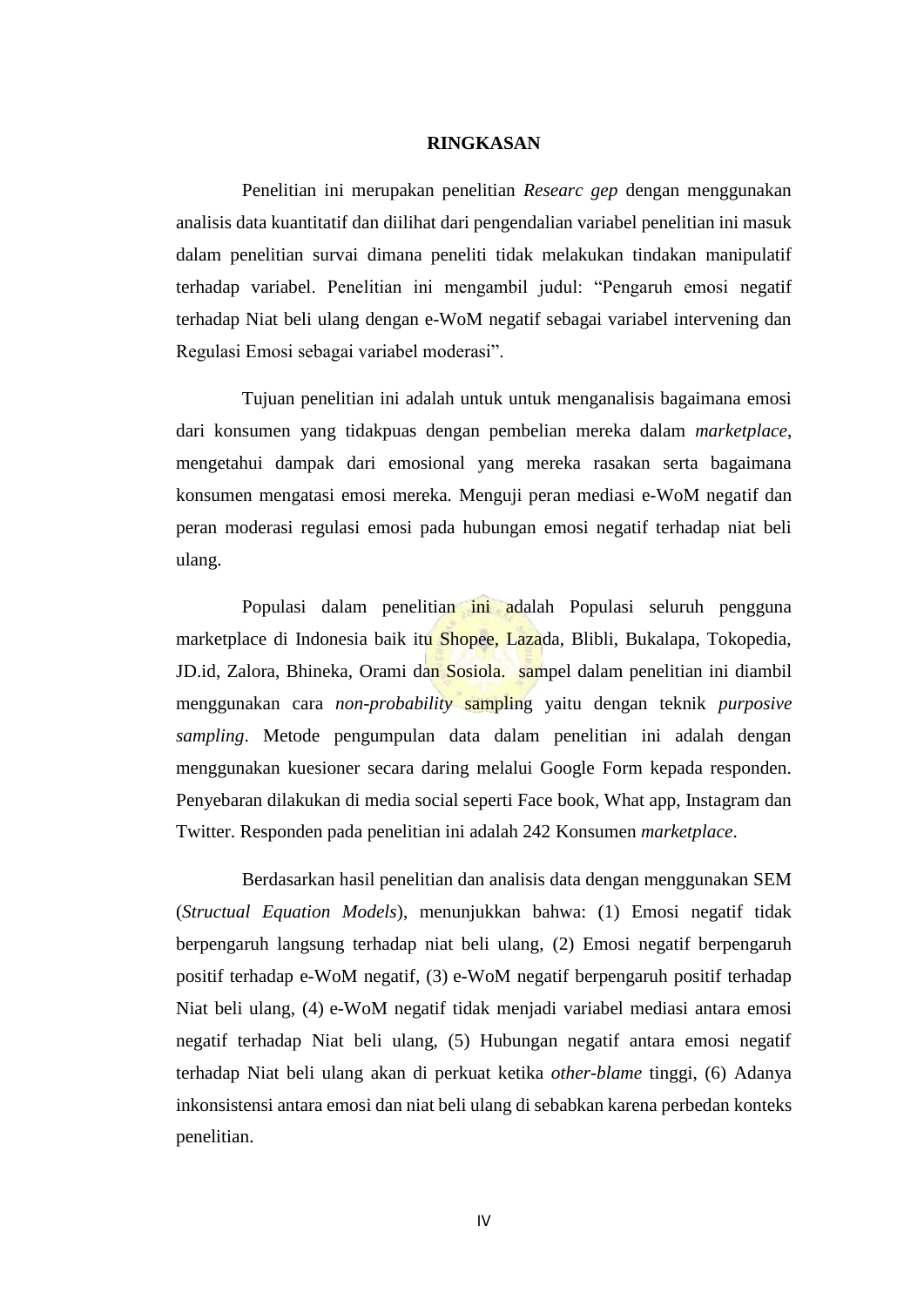Implikasi Penelitian dalam teori (EDT) *Expectancy Disconfirmation Theory* dimana penelitian ini berfokus pada dampak dari tidak terpenuhinya harapan konsumen, teori tersebut juga kita dapat mengidentifikasi faktor-faktor yang mengarah pada niat beli ulang. Berdasarkan hasil penelitian ini didapatkan bahwa regulasi emosi *other-blame* dapat mendapat peran penting dalam memahami niat beli ulang karena *other-blame* tinggi dapat menjadi penguat hubungan negatif antara emosi negatif dengan niat beli ulang. Berdasarkan penelitian ini e-WoM negatif dapat menjadi prilaku koping konsumen yang mengalami kegagalan pembelian, selain itu e-WoM negatif dapat meredam emosi negatif konsumen sehingga dimungkinkan terjadinya niat beli ulang*. marketplace* perlu membangun manajemen komplain yang baik untuk penggunanya agar konsumen bisa memberikan kritik, melakukan edukasi terhadap konsumen bawha kegagalan pembelian bukan sepenuhnya terjadi dikarenakan kesalahan pihak *marketplace*, meyakinkan konsumen bahwa pihak *marketplace* akan memberikan sanksi terhadap pedagang online melakukan kecurangan.

*Kata Kunci :* Emosi Negatif, e-WoM negatif, Niat beli ulang*,* Regulasi Emosi*.*

 $\frac{1}{2}$  font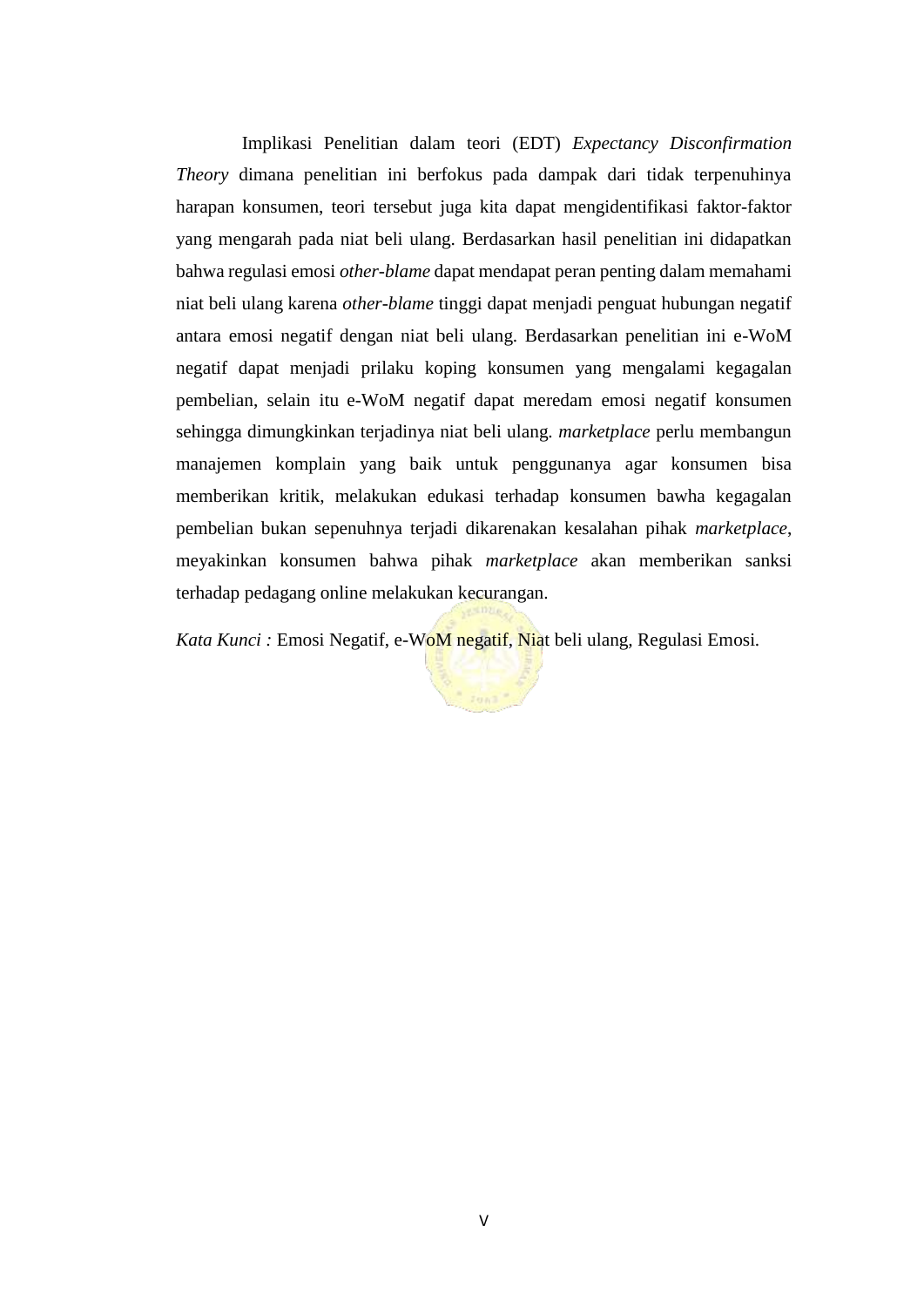## *SUMMARY*

*This research is a research study using quantitative data analysis and this research variable is included in research research where the researcher does not take manipulative action on the variables. This study takes the title: "The Effect of Negative Emotion on Repurchase intention".*

*The purpose of this study is to analyze how the emotions of consumers who are dissatisfied with their purchases in the marketplace, find out the impact of the emotions they feel and how consumers cope with their emotions. Examining the mediation role of negative ewom and the moderating role of regulation emotion on the relationship of negative emotion on repurchase intention.*

*The population in this study is all marketplace users in Indonesia, be it Shopee, Lazada, Blibli, Bukalapa, Tokopedia, JD.id, Zalora, Bhineka, Orami and Sosiola. The sample in this study was taken using non-probability sampling, namely purposive sampling technique. The data collection method in this study is to use an online questionnaire via Google Form to respondents. Spread is carried out on social media such as Face book, What app, Instagram and Twitter. Respondents in this study were 242 marketplace consumers.*

*Based on the results of research and data analysis using SEM (Structual Equation Models), it shows that: (1) Negative emotion does not have a direct effect on Repurchase instruction, (2) Negative emotion has a positive effect on negative ewom, (3) Negative ewom has a positive effect on repurchase intention, (4) Negaive Ewom is not a mediating variable between Negative emotion repurcahase intention, (5) The negative relationship between Negative emotion and repurchase intention will be strengthened when other-blame is high, (6) The existence of an inconsistency between emotions and repurchase intention is caused by differences in the research context*

*Research implications in the theory (EDT) Expectancy Disconfirmation Theory where this research focuses on the impact of not meeting consumer expectations, this theory also we can identify the factors that lead to repurchase intentions. Based on the results of this study, it was found that the regulation of*